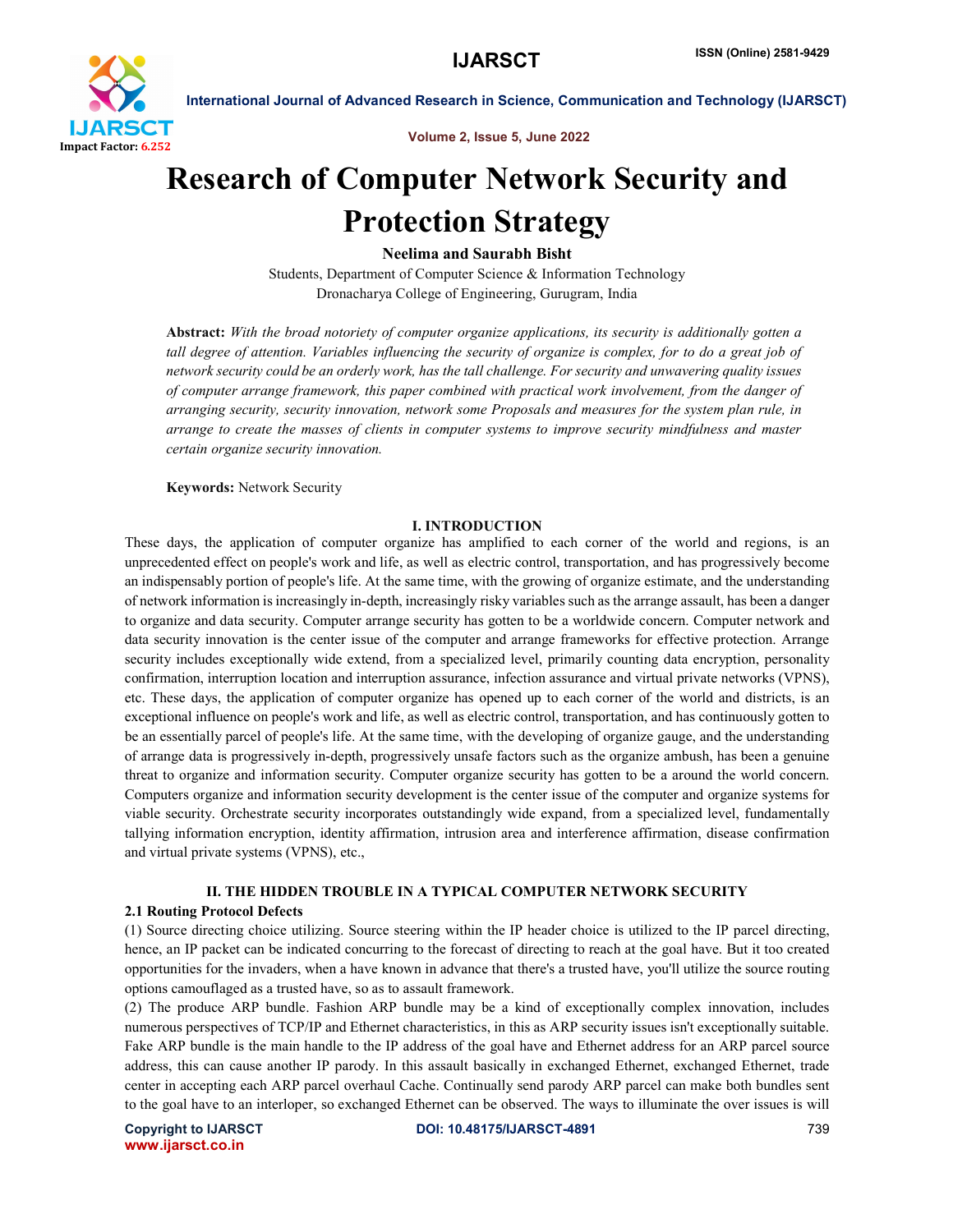

### Volume 2, Issue 5, June 2022

trade center set as inactive official. A attainable approach is when you have runs unusually (moderate arrange, IP packets presented. concurring to higher), reflect to the organize director.

# 2.2 Windows Operating System Security Flaw

ISAPI buffer flood Microsoft IIS (Web Data Server) is the foremost utilized Microsoft Windows NT and Windows 2000 Server computer program. At the time of introduce IIS, different ISAPI (Web Administrations Application Programming Interface) is consequently introduced. ISAPI permits designers to utilize an assortment of energetic connect library DLLs to extend the IIS server execution. A few energetic interface libraries, for case, idq.dll, a programming mistake, so they are not correct boundary check. In specific, they do not piece the long string. An aggressor can take advantage of this to the DLL to send information, result in buffer flood, and after that control the IIS server. Arrangement to the issue of the over is if it is found that framework has this kind of deformity, at that point introduce the most recent Microsoft patches. At the same time, ought to check and cancel all do not require the ISAPI expansion. Frequently check whether these expansions are re-established.

# 2.3 Computer Virus

Computer infections can be put away, executable and can be covered up within the executable programs and information records without being found that trigger the get to control framework after an executable program, it is infectious, inactive, triggers and destructive sexual characteristics. A computer infection is basically transmitted by replicating records, records, and run the program operation. Within the course of regular utilize, floppy disk, difficult disk, CD and organize is the most way of spreading the virus. Computer infection after running light seem decrease the framework productivity, or may harm records, erase records, even make the information misfortune, pulverization of the framework equipment, all sorts of unusual results. In later a long time, the emergence of an assortment of dangerous infections are based on the spread of the arrange, the computer arrange virus damage is exceptionally huge.

# 2.4 Artificial Malicious Attacks

Typically, the greatest danger to the computer organize assault. Pernicious assaults and can be partitioned into dynamic attack and inactive assault. Assault in different ways to specifically devastate the legitimacy of the data and keenness; Passive attack is in typical working conditions, does not influence the arrange to be caught, and takes, translating to obtain important private data. These two sorts of assaults can cause extraordinary hurt to computer systems, and lead to a spillage of imperative information. Presently utilize the organize computer program is exist a few deficiencies and vulnerabilities, organize programmers regularly utilize interruption into imperative implies of data framework, eavesdropping, obtain and assault into critical data around the affectability, alter, and crush the typical utilize of the information arrange, information misfortune or framework loss of motion, have noteworthy political impact and financial misfortunes to the country.

# III. THE APPLICATION OF THE STRATEGY FOR NETWORK SECURITY TECHNOLOGY

Security is the security of the arrange to outlive, as it were secure and secure, organize can realize its possess esteem. The development of arrange security innovation as individuals arrange hone and improvement, it involves technical is very wide, the most strategies such as confirmation, encryption, firewall and interruption location are a vital defence of arrange security.

# 3.1 VPN Technology

VPN is the most recent to unravel the issue of data security, one of the foremost fruitful innovation subjects, a virtual private organize (VPN) innovation is on the public arrange to set up devoted network, make the data through the security of encryption "pipe" within the open organize. To construct on the open communication, arrange VPN there are two sorts of standard component, these two components for steering filtration innovation and tunnel technology. The current VPN primarily embraces the taking after four innovations to guarantee secure: burrow technology, encryption innovation, key administration innovation and client character verification innovation and hardware.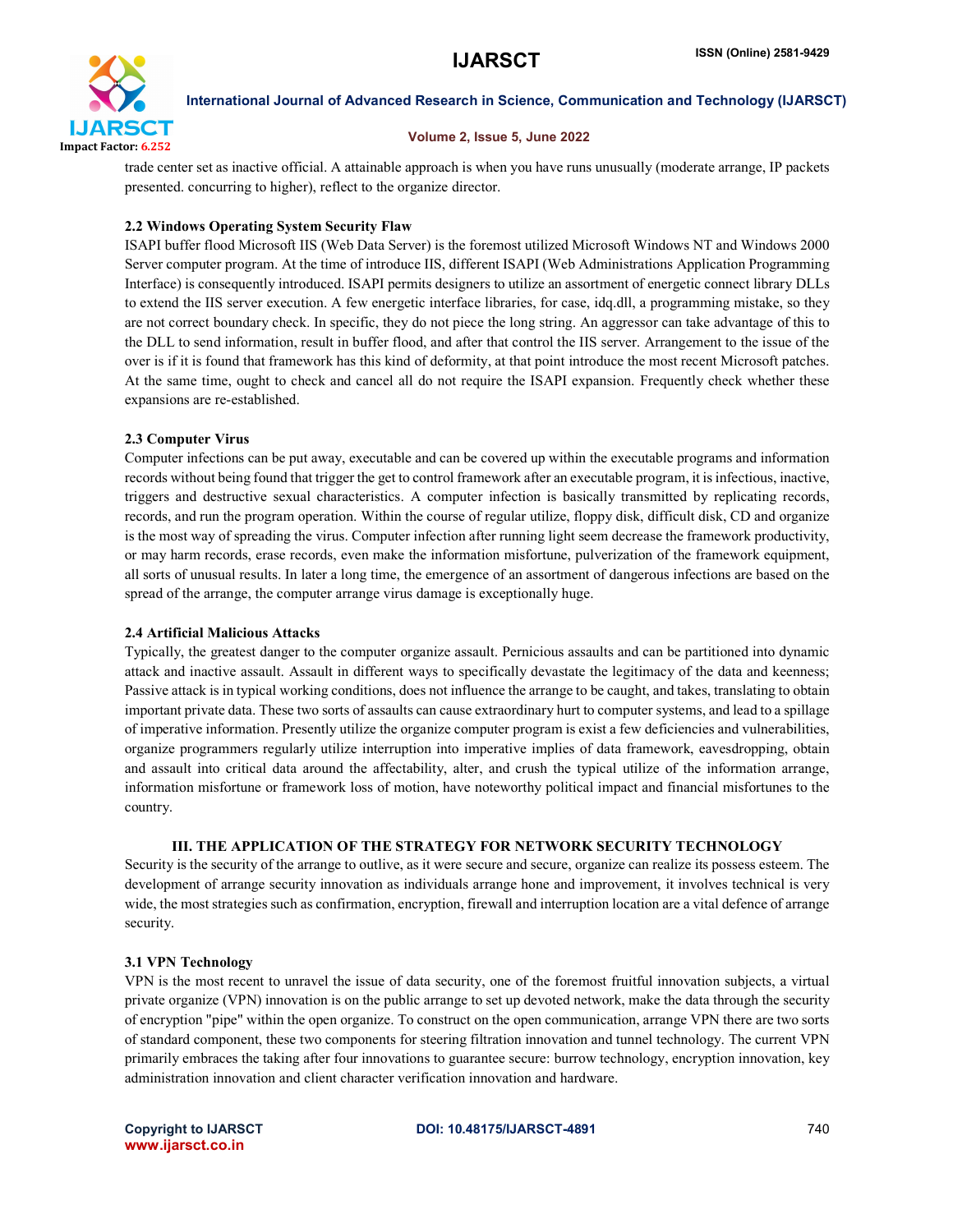

#### Volume 2, Issue 5, June 2022

### 3.2 Intrusion Detection Technology

Interruption Discovery innovation may be a hotspot within the investigate of the organize security, may be a kind of dynamic safety protection technology, provides the attacks of inside, outside and real-time assurance mis operation, intercept corresponding Intrusion some time recently arrange Framework compromised. In conjunction with the improvement of the time, Intrusion Detection technology will create within the course of the three: dispersed Interruption Discovery, brilliantly Intrusion Detection and comprehensive security defense arrangements. Interruption Discovery Framework (Interruption Location System, IDS for brief) may be a combination of computer program and equipment for Interruption Location, its fundamental work is to identify, in addition to recognizing portion avoid intrusion; Interruption location of forerunners, in this way handling, such as halt, closed, etc.; Intrusion of the document, giving lawful premise; Organize interruption occasions beneath danger level appraisal and recovery, and other capacities.

# 3.3 Data Encryption Technology

Is the reason of data encryption security organize information, records, secret word, and control data, and protect the online transmission of information. The commonly utilized strategies are interface encryption, the endpoint encryption and encryption three hubs, the reason of interface encryption is to secure the organize hub connect between data security; The end-to-end encryption is the reason of the source conclusion client to conclusion user's information assurance; Hub is the reason of encryption between the source hub and goal hub transmission interface to supply assurance.

#### 3.4 Authentication Technology

Certification is a vital innovation to anticipate malevolent assaults, it is critical to all sorts of information system security in open environment, the most reason of the certification, there are two:

1) Confirmation information of the sender is legitimate.

2) To confirm the judgment of the data to guarantee that the data has not been tampered with within the prepare of transmission, replay or delay, etc. The pertinent certification fundamental procedures are: message authentication, character confirmation and advanced signature. Message authentication and personality confirmation has solved the communication parties fascinated by conditions to anticipate the harm of a third party and camouflage. Computerized signature can anticipate others mimic sending and accepting of data, and avoid I afterward denied that I have been sending and getting exercises.

# 3.5 Access Control Technology

Get to control is the most technique of network security and security, the most errand is to guarantee that are not illegal use of arrange assets and get to exceptionally much, moreover is the upkeep of arrange framework security, to secure the important means of organize assets, is one of the foremost vital center techniques of organize security. Get to control technology including network get to control, arrange get to control, security control, property security control directory, the net server security control, organize checking and locking control, organize harbour and hub security control and so on. Agreeing to the level of organize security, arrange space environment is diverse, can be flexibly set the sum and sort of get to control.

#### IV. DESIGN PRINCIPLE

The plan rule of arrange security assurance framework from the point of view of the organize security of network safe security framework plan and usage ought to be concurring to the taking after principles:

- 1. The slightest benefit guideline: any protest ought to as it had the benefit of the protest ought to total their assigned assignments, dodge introduction beneath assault, and decrease misfortunes caused by invasion.
- 2. The principle of defense in profundity: arrange security framework may be a multi-layer security framework, avoid become "single disappointment point" within the network.
- 3. The blocking point rule: the perfect organize security framework ought to be the security control points in interconnection organize, called it "choke focuses" here, it disentangles the organize security administration, simple to monitor organize communication and review.
- 4. Rule: the weakest interface chain of security assurance is the fundamental guideline of the quality of its weakest

|                   | <b>Copyright to IJARSCT</b> |
|-------------------|-----------------------------|
| www.ijarsct.co.in |                             |